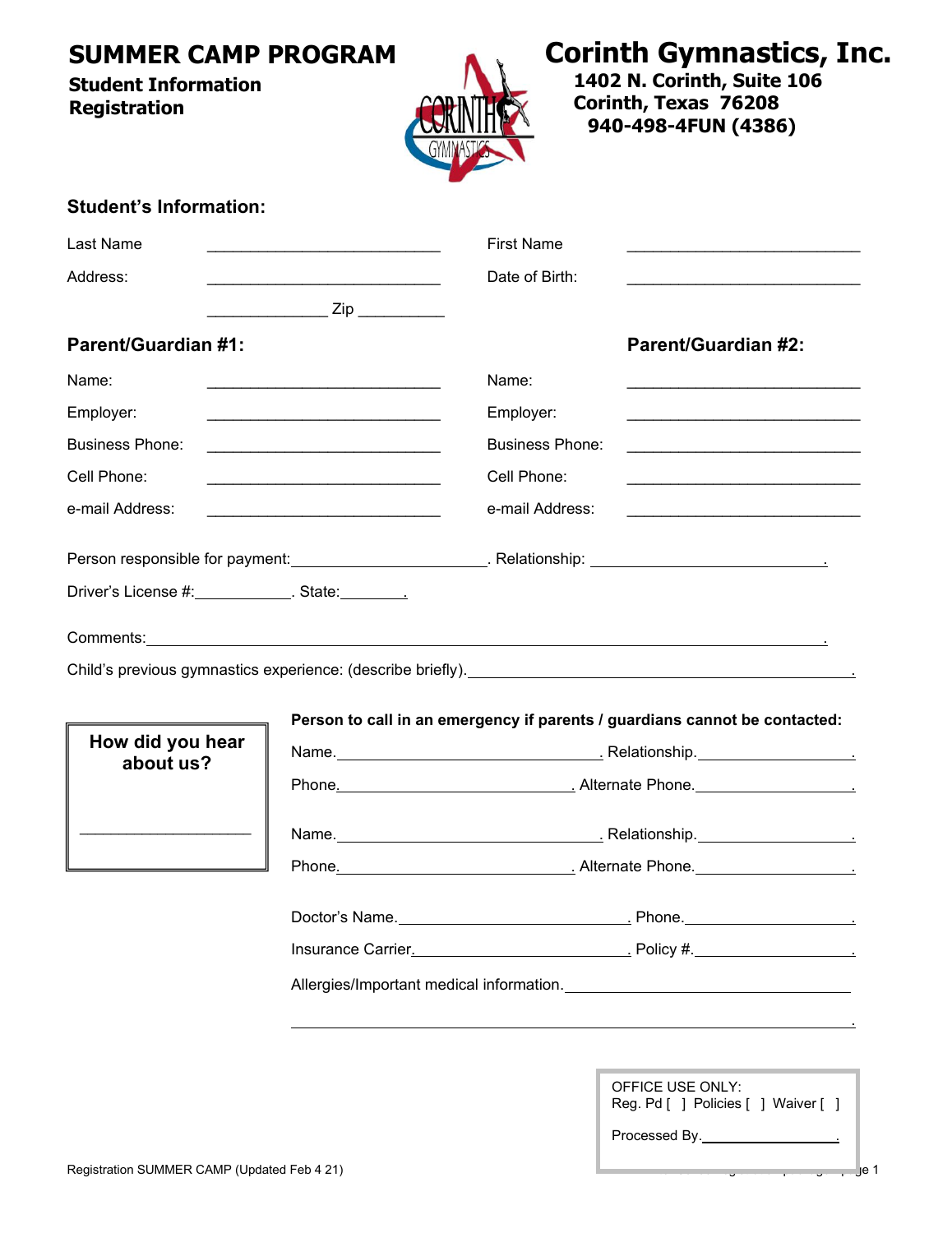**SUMMER CAMP PROGRAM** 

**Student Information Registration**



# **Corinth Gymnastics, Inc.**

**1402 N. Corinth, Suite 106 Corinth, Texas 76208 940-498-4FUN (4386)** 

## **INDIVIDUALS AUTHORIZED FOR CHILD PICK-UP:**

| <b>Primary:</b><br>Last Name                                                                          | <b>First Name</b> |  |
|-------------------------------------------------------------------------------------------------------|-------------------|--|
| Address:<br>the control of the control of the control of the control of the control of the control of | Phone:            |  |
| Cell Phone:                                                                                           |                   |  |
| Last Name                                                                                             | <b>First Name</b> |  |
| Address:                                                                                              | Phone:            |  |
| Cell Phone:                                                                                           |                   |  |
| Secondary:<br>Last Name                                                                               | <b>First Name</b> |  |
| Address:                                                                                              | Phone:            |  |
| Cell Phone:                                                                                           |                   |  |
| Last Name                                                                                             | <b>First Name</b> |  |
| Address:                                                                                              | Phone:            |  |
| Cell Phone:                                                                                           |                   |  |
| Last Name                                                                                             | <b>First Name</b> |  |
| Address:                                                                                              | Phone:            |  |
| Cell Phone:                                                                                           |                   |  |

### **EMERGENCY "CODE WORD"**

**If a staff member receives a call requesting a change to the authorized pick-up list above, the caller will be required to give the Code Word as the means of identity verification.** 

**\_\_\_\_\_\_\_\_\_\_\_\_\_\_\_\_\_\_\_\_\_\_\_\_\_\_\_\_\_\_\_\_\_**